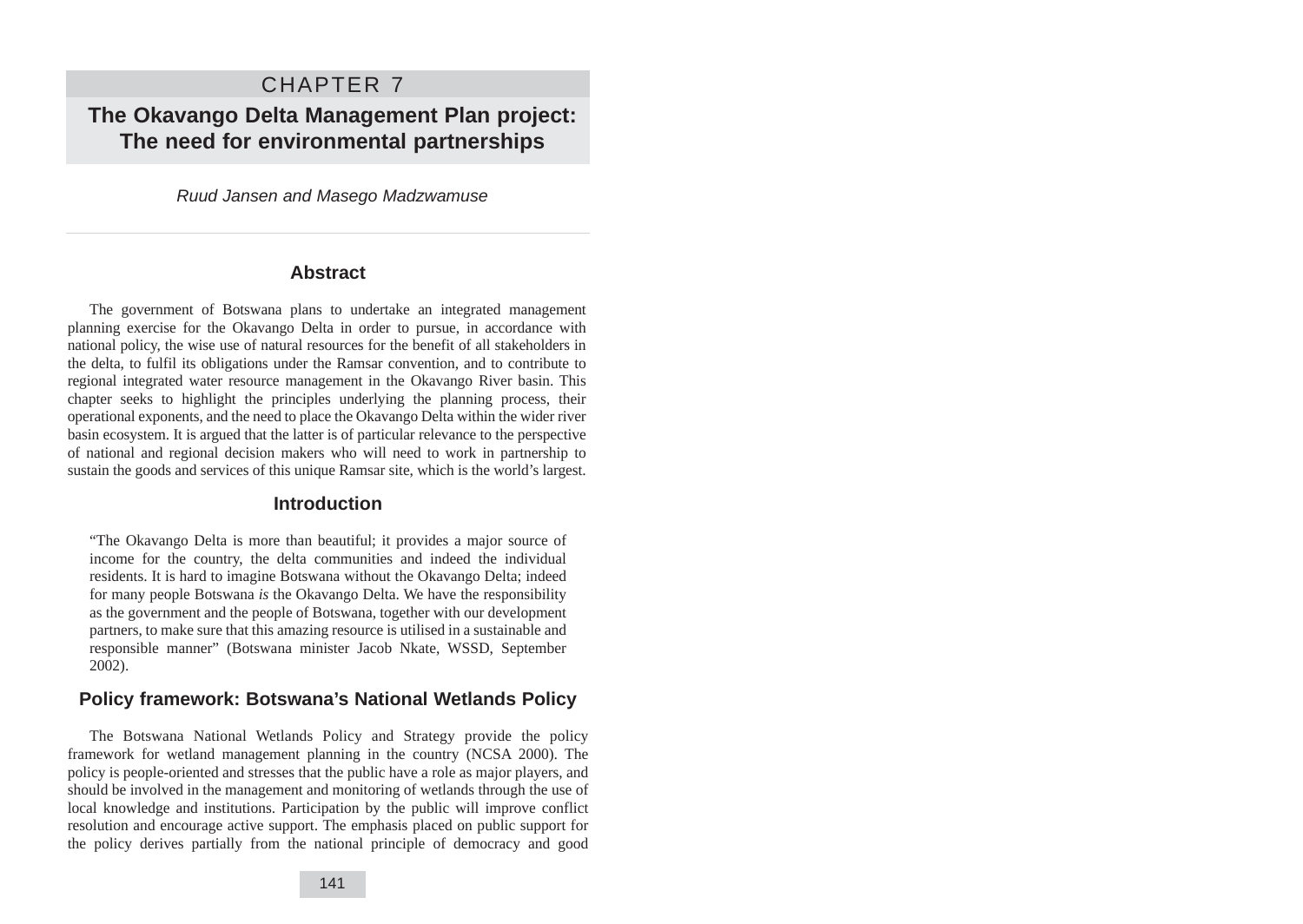governance, as well as from the reality that the responsible institutions in government will be more effective in implementing the policy when receiving full public support.

The development of a national policy on wetlands started in 1994 with a conference on wetlands management. Key recommendations included the need to form a wetlands coordinating committee and for the government to formulate a national policy on wetlands. An initial list of wetlands policy issues was generated at a wetlands conference in Maun in 1997 and, soon thereafter, the National Conservation Strategy Agency (NCSA) proceeded with detailed identification of issues. These issues were reviewed at the National Consultative Workshop in 1998. A year of consultations followed with publications being widely distributed and community-level consultations undertaken throughout the country. The results of these consultations contributed directly to the preparation of the National Wetlands Policy and Strategy, which was published in draft form in 1999.

The policy describes wetlands as areas where water sits on the surface of the soil for periods of time, affecting the area's ecological characteristics. The definition of wetlands used throughout the policy is "areas of marsh, fen, peatland or water, whether natural or artificial, permanent or temporary, with water that is static or flowing, fresh, brackish or salt." The policy argues that the major factors leading to the degradation and loss of habitat and biodiversity in Botswana's wetlands are:

- changes in land use due to urbanisation, canalisation of rivers and channels, settlement within wetlands, extensive *molapo* farming, clearing of the riparian vegetation for arable lands, establishment of veterinary cordon fences and uncontrolled fire;
- changes in water quality and availability through diversion of water for other activities (such as dams, irrigable agriculture) and unsustainable groundwater abstraction;
- pollution originating from fuels and lubricants, mismanagement of chemicals, particularly pesticides, dumping in river courses and sewage disposal;
- invasive species as manifested by the spread of, for example, Salvinia molesta, which threatens the wetlands of northern Botswana;
- sedimentation of wetlands due to upstream habitat loss and destruction, siltation, overgrazing within river catchments and erosion of arable land;
- uncontrolled exploitation of wetland resources through commercial exploitation of communal resources (such as sand extraction), overgrazing and commercialisation of livestock production, lack of regulations particularly for fisheries and the limited enforcement of existing natural resource-related legislation;
- alienation of communities living in or near wetlands due to reduced (rights of) access and resource use and lack of empowerment of communities;
- regional threats such as upstream water abstraction, pollution and conflicting land uses; and
- global threats such as global warming and its potential impact on climatic processes, with subsequent local effects on wetlands.

There is therefore clearly a pressing need to conserve wetlands by reducing the present rates of degradation, promoting rehabilitation and protecting these resources from future challenges.

The implementation of the wetlands policy is guided by the following principles:

- Decisions are to be based on a comprehensive understanding and appreciation of the functions and values of wetlands (including indigenous knowledge).
- The concepts of wise use, sustainable development and equity are fundamental to the policy and strategy.
- Wetland conservation and management are to be multisectoral and integrated.
- All appropriate spheres of government and the general public are to participate actively in an ongoing, transparent and gender sensitive decision-making process.
- Communities living in or having traditional links to wetlands shall be directly involved in wetland management.
- Public awareness and support are crucial to effective wetland management.
- Research into wetland processes, dynamics and management is to be maintained and findings are to be widely disseminated.
- Botswana's regional and international environmental obligations are to be observed.
- Human health and safety concerns shall not be compromised.

The strategy on wetlands management, an integral part of the policy, reads as follows: "Adopt an ecosystem approach to utilisation, conservation and management of wetlands. Plan and implement ecologically sustainable wetland conservation including the development and implementation of management plans for wetlands of national and international importance."

Concerning wetlands of national and international priority, the wetlands policy is very clear: "management plans will be drafted for all designated Ramsar sites and wetlands identified as nationally important." This, therefore, puts the Okavango Delta Management Plan project at the centre of the country's policy on wetlands.

# **The Okavango Delta**

The government of Botswana ratified the Convention on Wetlands of International Importance especially as Waterfowl Habitat (Ramsar 1971), popularly known as the Ramsar convention, and became a contracting party on 4 April 1997. The Okavango Delta system was listed as a wetland of international importance according to article 2 of the convention and, as stated in article 3, its conservation and wise use should be promoted.

Although the site lies between coordinates 18°15'S, 021°45'E and 20°45'S, 023°53'E, and is the largest declared Ramsar site (see map 1), the delta is part of a river system, which originates in Angola and passes through Namibia. Article 5 of the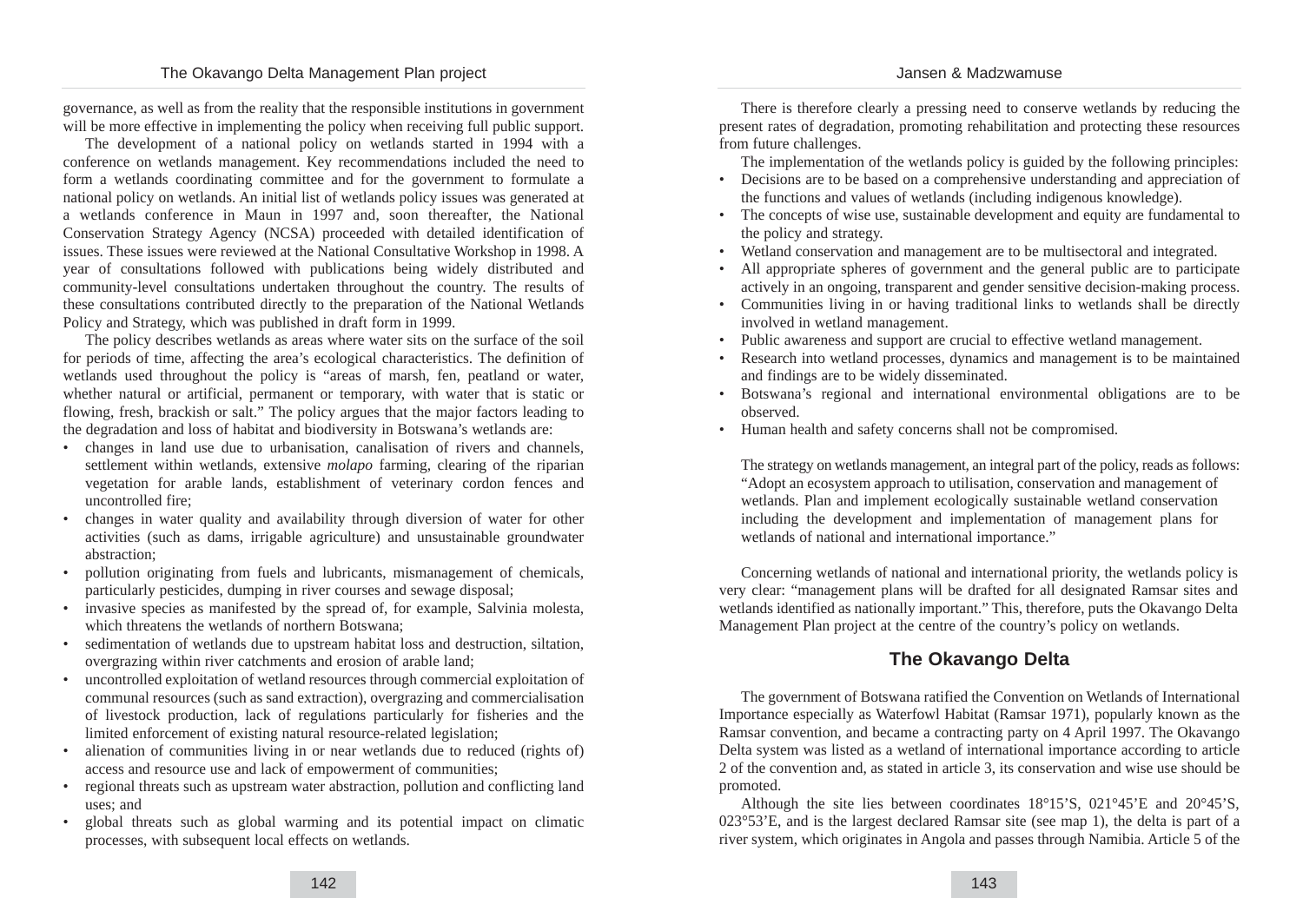convention specifies that contracting parties shall consult one another about implementing obligations arising from the convention, especially in the case of transboundary wetlands where a wetland extends over the territories of more than one contracting party and/or where the system is shared by contracting parties (Ramsar Bureau 1997).

### **Environmental status**

The Okavango Delta – an inland delta – forms the core of the largest wetland of international importance protected as a Ramsar site. The site, which also includes the Cuando/Linyanti river system, is located entirely within Ngamiland district in a semiarid region and experiences large variations in flooding of permanent, seasonal and intermittently flooded areas. Annual inflow ranges from 7,000 to 15,000 million m<sup>3</sup> and variations in flow have a profound effect on ecological processes such as sedimentation and water distribution. Approximately 3% of the flow reaches downstream towards the Makgadikgadi Pans.

The system is important for terrestrial and water bird species with 650 bird species identified. Two resident species, the Wattled Crane (*Burgeranus carunculatus*) and the Slaty Egret (*Egretta vinaceiqula*), are globally threatened. The delta contains high densities of large mammal species particularly elephant. It is also the habitat of one of the largest remaining populations of the African wild dog (*Lycaon pictus*) and is a stronghold for the Sitatunga antelope (*Tragelaphus spekii*) and the Nile crocodile (*Crocodilus niloticus*). There is a high floral diversity with 208 aquatic and semi-aquatic species, 675 herbs and grasses and 195 woody species. One endemic has been identified, the ground orchid (*Habenaria pasmithii*). A number of other plant species has been identified as rare or endangered in the ecological zoning study carried out in 1990.

Approximately 7% of the area falls within the Moremi Game Reserve and is protected under the 1992 National Parks Act. A further 65% is protected under the same Act as a wildlife management area and activities are controlled through regulations (WMA 2000), which allow for both consumptive and non-consumptive use of wildlife. The rest of the area (28%) is zoned for agricultural and residential development.

### **Land and natural resource use**

In an arid country like Botswana water is very precious and thus the delta and its abundant water, vegetation and wildlife resources have always attracted people. Signs of human habitation in the delta and its periphery have been found dating back to about 100,000 years. However, natural factors like the changes in the flow pattern, outbreaks of epidemic diseases and the spread of tsetse fly have affected the settlement and land-use pattern of the Okavango swamps. Many ethnic groups, like the BaYei, the BaTawana, the HaMbukushu, the OvaHerero and the River San, with

### **Map 1**

### **Location of the Okavango Delta system Ramsar site**



different perceptions of land and natural resource utilisation, are presently living mainly along the fringes of the Okavango Delta.

Large numbers of Ngamiland's population still depend directly on the utilisation of natural resources in the delta for subsistence. Fishing, hunting, livestock grazing, floodplain cultivation, the collection of raw materials for building and fuel, and the production of handicrafts are important factors in the local economy. Arable agriculture is practised in Ngamiland mainly at a subsistence level, as soils and climate are generally not well suited for crop production. On the fringes of the Okavango Delta, small-scale flood recession farming is found locally. Grazing resources are generally good in the dry land areas. However, the availability of water and the occurrence of tsetse fly close to the delta restrict the development of the livestock sector. The Okavango Delta itself is a livestock-free zone. Due to the outbreak of a cattle lung disease, 320,000 cattle had to be culled in Ngamiland in 1996. Currently, livestock numbers in the planning area have increased again to well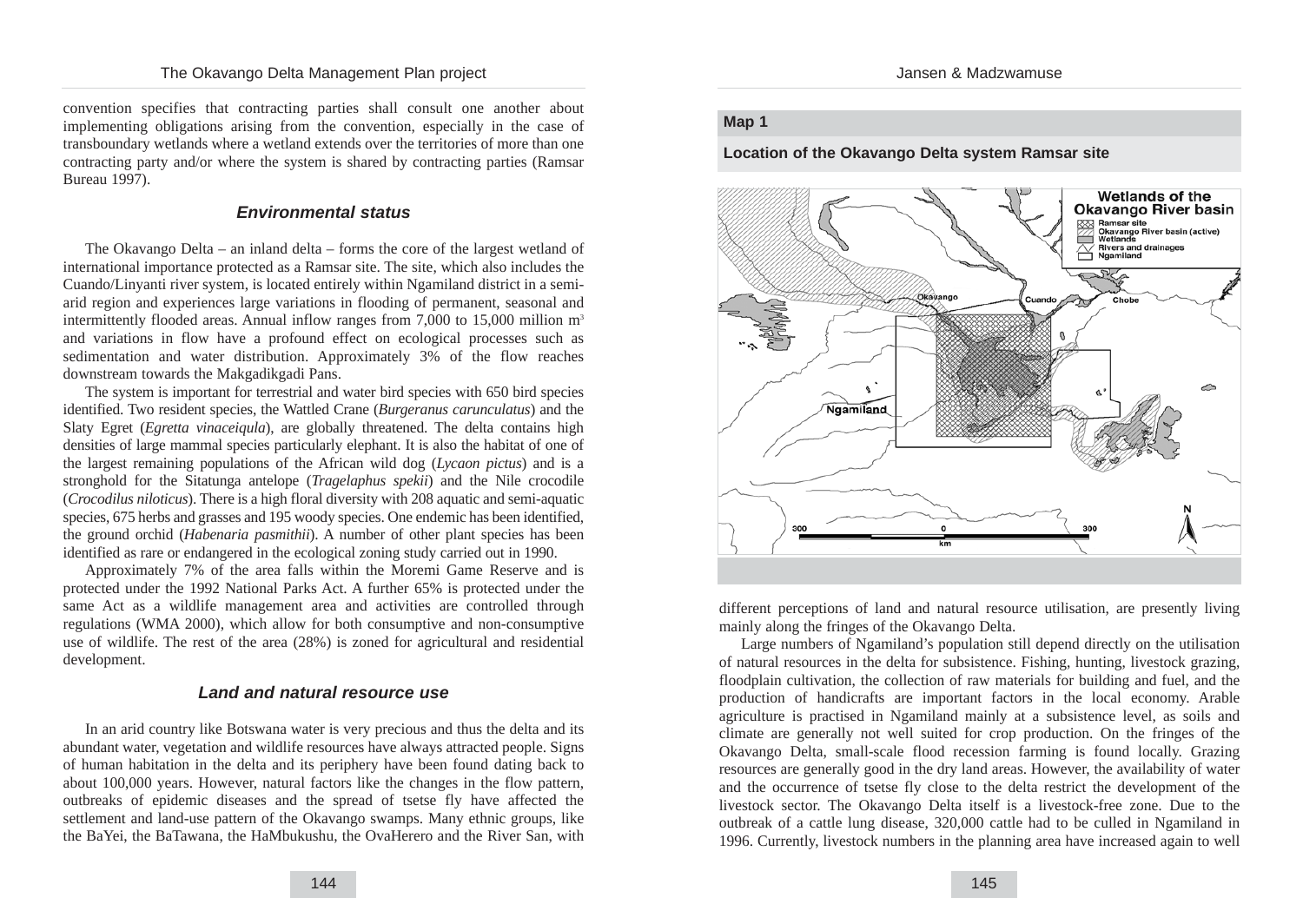over 100,000. The outstanding natural beauty and abundant wildlife resources form the basis of a fast-growing tourism industry, which is offering alternative employment opportunities to people in the rural communities of Ngamiland district.

Transboundary issues in land and natural resource use, such as planned water management interventions in the river basin, the movement of wildlife populations between Botswana and its neighbours, and shared problems like the distribution of tsetse fly necessitate the inclusion of surrounding countries in the planning process (Ashton & Neal 2002).

# **Challenges facing the Okavango Delta**

The Okavango Delta forms the tail end of the river basin and, as such, most upstream developments in Botswana, as well as those in the upstream catchment area and basin in Namibia and Angola have a potential effect on the character and functioning of the delta downstream.

## **Plans for large-scale water off-take and watershed development**

In the past, many plans have been made to extract water from the Okavango in order to support development projects in Botswana and neighbouring countries. Even though most of these projects did not materialise, plans for water management interventions form a constant threat, as there is not enough climatic and hydrological information to predict the impact of hydrological changes on the delta's ecology and socioeconomic functioning. Furthermore, the overall economic value of an intact delta ecosystem has never been considered in the planning and decision-making processes.

## **Land and resource use conflicts**

The increasing demands of the fast-growing Ngamiland district population (3.9% per annum), the changes in economic structure and the tremendous expansion of the tourism sector have augmented the pressure on the natural resources of the Okavango Delta and the sustainable level of water off-take is often disputed. As an example, the increased water demand of the district capital, Maun, cannot be met during years of low floods, leading to a serious water crisis. The consequences of human-induced environmental changes like pollution, alteration in the flow regime and destruction of habitat for rare and endangered species are not monitored and not fully understood. Data on the magnitude of the actual resource off-take, and the sustainability and reproduction level of the natural resources is not available. For planning of the sustainable use of the natural resources of the Okavango Delta, the establishment of carrying capacity guidelines, the setting up of user restrictions and the establishment of zoning recommendations are crucial. Through the improvement of the rural roads network, even the remote areas of Ngamiland have become more easily accessible and more vulnerable to exploitation. Traditional land rights are often not defined and documented and consequently are not protected. Land-use conflicts among different user groups are prevalent and need to be addressed.

In the last decade, community-based natural resource management has been adopted in Botswana as a new conservation and development strategy. Several community-based organisations (CBOs) around the Okavango Delta have been given the responsibility to utilise and manage the wildlife and other natural resources in their respective areas. Various constraints have been identified by the different stakeholder groups, which are hampering the effective implementation of the community-based strategy. The lack of capacity to implement the new strategy, the lack of mutual understanding between stakeholders and the unclear definition of the roles and functions of newly established institutions are but some of the examples (see also Rozemeijer 2002). As not all of the communities in Ngamiland have been empowered and are benefiting from the community-based strategy, unequal opportunities have been created resulting in political friction and a lack of commitment to the approach by non-beneficiaries.

To control the spread of tsetse fly and an outbreak of *nagana* (*Trypanosomiasis*) in the district, an integrated tsetse eradication programme is being implemented. This includes aerial spraying of almost the entire delta and the introduction of sterile male flies. The possible negative side-effects of this control measure have led to some controversy between environmentalists, tourism operators, the local population and government institutions. The Harry Oppenheimer Okavango Research Centre (HOORC) is implementing a biodiversity monitoring programme to study the impact of the eradication campaign. Disease control programmes with broad ecological, social and political implications need to be considered in long-term planning.

# **The Okavango Delta Management Plan project**

The overall goal of the Okavango Delta Management Plan is "to integrate resource management for the Okavango Delta that will ensure its long-term conservation and that will provide benefits for the present and future well being of people, through sustainable use of its natural resources" (NCSA 2002). The objective of the exercise is hence to develop a comprehensive, integrated management plan for conservation and sustainable use of the Okavango Delta and surrounding areas (see map 1 for the management plan area as defined by the Ramsar site coordinates).

The various components of the management plan will seek to:

- provide a long-term vision of the development options and management scenarios for the Okavango Delta;
- serve as an integrated, dynamic management plan, which provides the overarching framework and contextual guidelines for individual area and sector plans;
- determine levels of use in order to ensure sustainability and protection of the natural resources of the Ramsar site;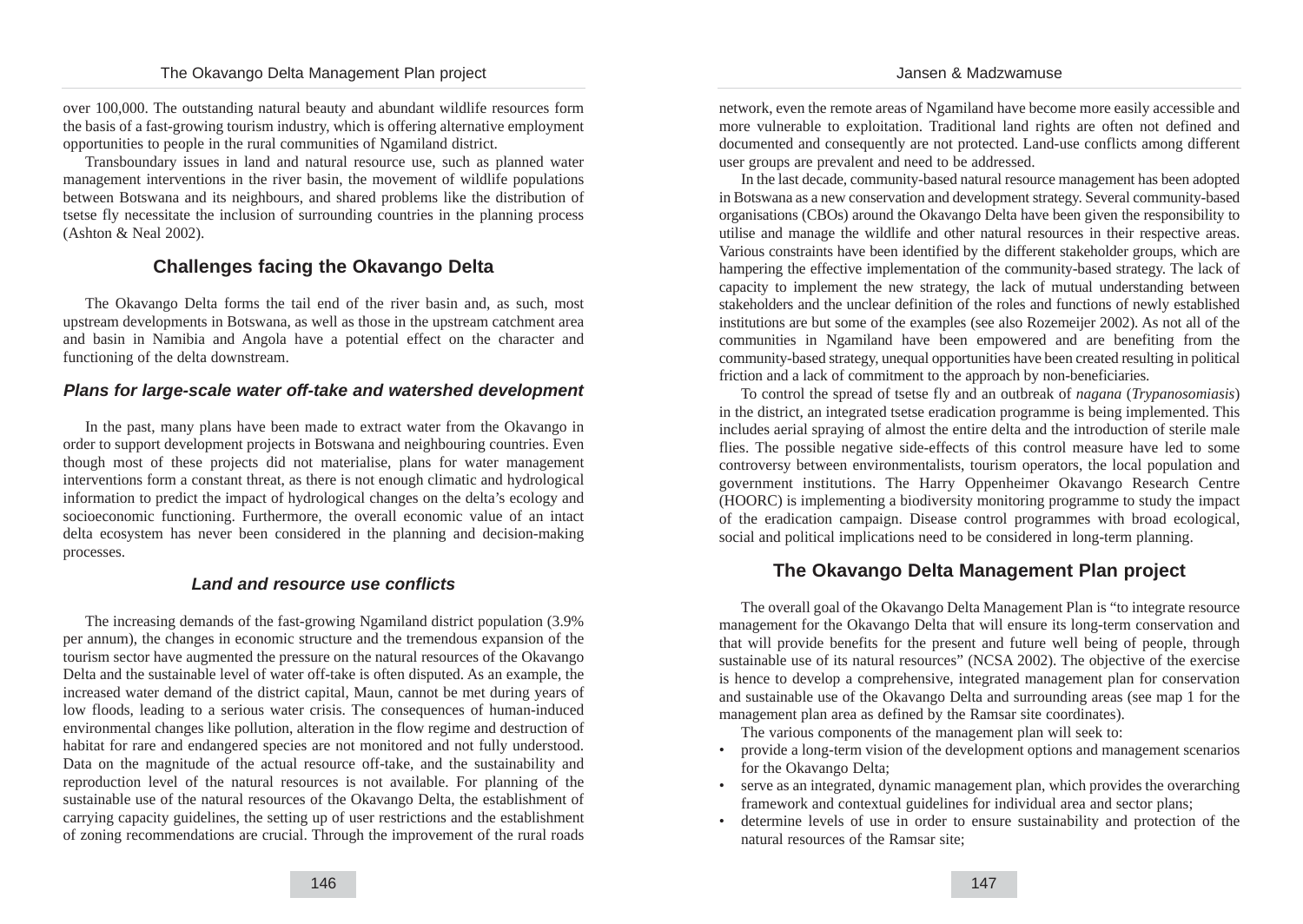- set up the institutional framework required for the management of the Ramsar site;
- determine research and monitoring requirements and standards;
- provide data and information requirements and feed development options into the basin management planning exercise of the Permanent Okavango River Basin Water Commission (OKACOM); and
- build capacity among implementing institutions and in communities.

From a basin-wide perspective, the environmental aspects of this management planning exercise are based on the Ramsar guidelines, as well as the use of the ecosystem approach in the development of the project and through the planning process.

The development of the Okavango Delta Management Plan is expected to provide input into the overall management of the Okavango River basin through OKACOM. The link between the management planning exercise and activities undertaken under the auspices of OKACOM is of great significance to the government of Botswana as it shows its regional commitment to transboundary cooperation, as well as integrated river basin and natural resource management (see box 1).

The two most crucial environmental issues, which will be addressed by the management planning exercise, are discussed below.

### **Water resources management**

The annual rhythm of water flows is the key factor determining the quality of life in the delta in terms of biodiversity, as well as of human livelihood. In an area like the north-west of Botswana, situated at the edge of the Kalahari Desert where water is scarce, demands on water resources from the different stakeholders are potentially high and often of a conflicting nature. Water may be used only once, or be fed back into the system in a polluted state.

Crucial in this will be the understanding of the area's hydrology, both for surface and groundwater. This understanding is of vital importance in order to be able to predict any changes in the delta and its impact on interests represented in the delta that might be caused by developments in the river basin. Without the understanding of the hydrology and of its importance for the different interests at stake, the formulation of a management plan becomes an academic exercise of very limited use.

## **Land and resource use planning**

Extensive land-use planning exists for the Okavango Delta. Ngamiland is divided into planning zones and controlled hunting areas for which principal land uses have been identified. In protected and wildlife management areas detailed physical planning exists. Furthermore, there are various sectoral development plans. However, the land-use plan produced in 1991, covering the Okavango and Cuando wildlife management areas (Van der Heiden 1991), was drawn up without sufficient stakeholder participation and consequently seems to lack adequate implementation support and commitment from local institutions. The individual area and sector plans need to be examined, analysed and, if necessary, harmonised. All existing plans are static and do not follow an integrated ecosystem management approach. As they do not include a constant monitoring component, they cannot be regularly adjusted to the dynamics of the delta ecosystem.

## **The ecosystem approach**

The ecosystem approach seeks to organise human use of ecosystems in order to strike a balance between benefiting from the natural resources available from an ecosystem's components and processes, while maintaining an ecosystem's ability to provide these at a sustainable level.

Hence, the ecosystem approach is a strategy for the integrated management of land, water and living resources that promotes conservation and sustainable use in an equitable way (see box 2 for the ecosystem principles adopted by the Convention on Biological Diversity in Nairobi, 2000). It requires adaptive management to deal with the complex and dynamic nature of ecosystems, as well as with the absence of complete knowledge or understanding of their functioning. This adaptive approach should be able to respond to uncertainties, and contains elements of 'learning-bydoing', and/or research feedback. The approach does not preclude other management and conservation approaches, but carries the potential to integrate all these approaches and other methodologies to deal with complex situations (CBD 2000; Maltby et al 1999).

Ecosystem management seeks to meet human requirements for the use of natural resources, while maintaining the biological richness and ecological processes necessary to sustain the composition, structure and function of the habitats or ecosystems concerned (Pirot & Meynell 1998). Pirot and others (2000) further placed ecosystem management within the context of the sustainable use of natural resources to balanced human needs, and summarised the principles of the ecosystem approach as follows:

- maintaining ecosystem function and integrity;
- recognising ecosystem boundaries and transboundary issues;
- maintaining biodiversity;
- recognising that people are part of the ecosystem;
- recognising the need for knowledge-based adaptive management;
- recognising the need for multisector collaboration; and
- making ecosystem-based management a mainstream development approach.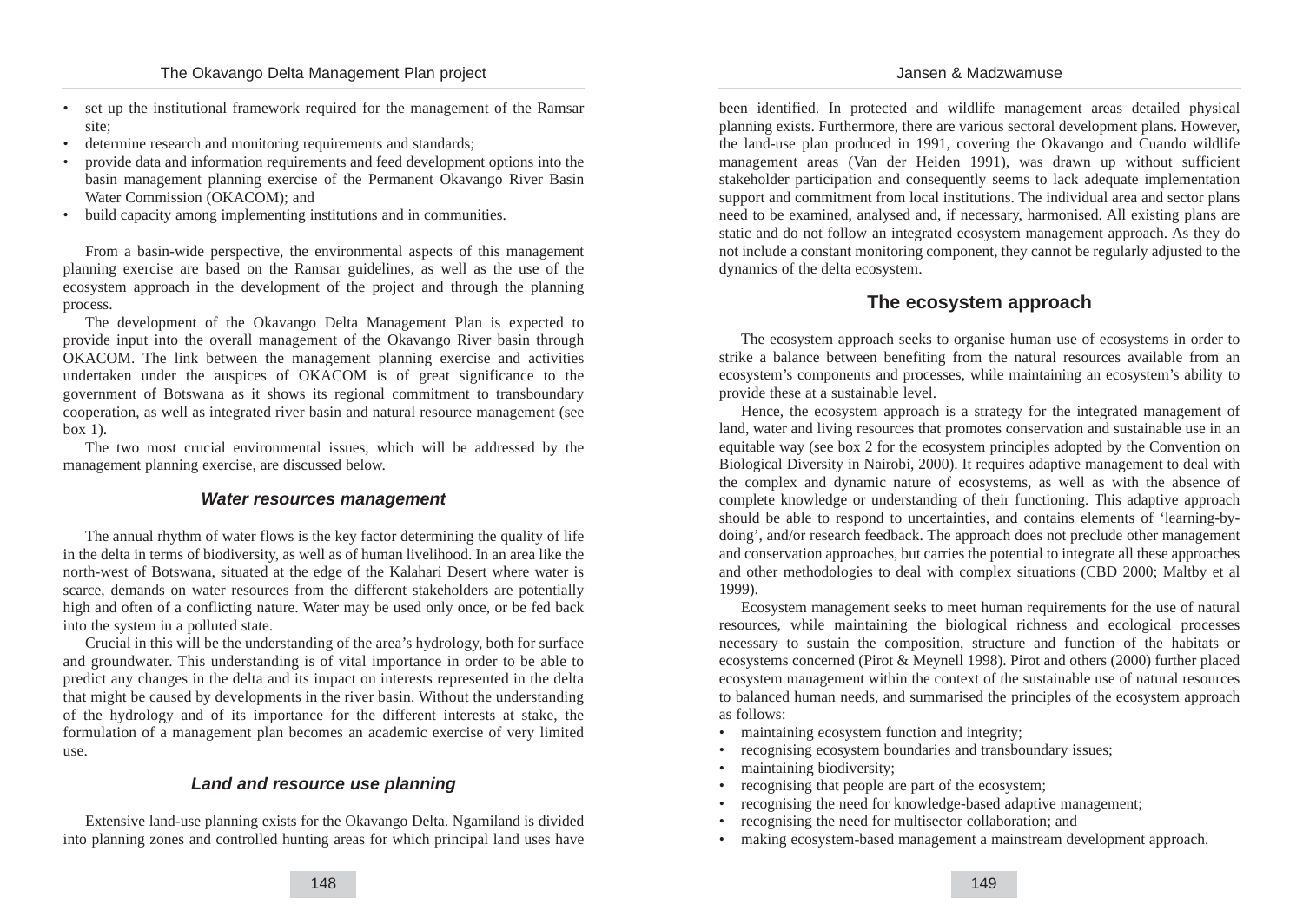#### The Okavango Delta Management Plan project

The ecosystem approach and its application form a crucial aspect of the Okavango Delta management planning exercise, more so because the approach is multidisciplinary, recognises transboundary natural resource management and looks at interlinking ecosystems. This forms an important backdrop to the implementation of the Ramsar convention, the SADC Revised Protocol on Shared Watercourses (SADC 2001), and the increased SADC regionalism and international cooperation on integrated water resource management.

## **Planning approach and principles of the Okavango Delta Management Plan project**

The National Conservation Strategy Agency (NCSA), as the Botswana government coordinating agency for the National Wetlands Policy and Strategy and the focal point for the Ramsar convention, is responsible for the development of the management plan. The overall planning approach is guided by Botswana's National Wetlands Policy and Strategy, the ecosystem approach, and the Ramsar convention guidelines on wetland and river basin management.

The main guiding principle of the management plan is the creation and strengthening of ownership. Institutions and actors mandated to implement the Okavango Delta Management Plan should be associated with the planning process, so that the final product will be 'their' plan. In order to operationalise the approach and this guiding principle, a number of key elements are of importance.

## **Creating and strengthening responsibility and accountability in existing institutions involved in managing the delta and its resources**

The project will assist institutions to participate in the planning process, consolidate existing responsibilities, and implement the plan by making provisions for capacitybuilding. Components will be identified in such a way that they ensure appropriate integrated planning at national and district levels, while ensuring vertical cohesion through the different line departments where components may be housed.

## **Active stakeholder participation in the main stages of the planning process**

Participation includes, among others:

- the use of traditional knowledge;
- association with the decision-making process;
- transparency in the planning process and stakeholder access to information;
- recognition of and respect for traditional resource user rights; and
- benefits to stakeholders responsible for managing the resources.

## **Association of international stakeholders with the planning process**

Regional and international environmental obligations will be integrated. The Okavango Delta Management Plan will also be integrated into the existing OKACOM process.

## **Integrated planning process**

A dynamic and phased approach (living plan) will be used. A first version of the management plan (framework management plan) will be produced after one year, and will be based on existing knowledge, taking cognisance of existing land-use and sector management plans. The framework management plan will be subjected to an evaluation and review with the participation of stakeholders, assisted by national and international expertise. Identified shortcomings in the framework management plan will be addressed during the second year, so that a draft management plan can go through a similar review process at the end of the second year. The final management plan will be available after three to four years. This plan would then require periodic updating.

Prioritising the issues to be dealt with in the planning process will enhance ownership and acceptance of the plan. In each key area of management, one or two 'burning' issues (a so-called 'hotspot' approach) will be selected at a very early stage in consultation with stakeholders (see box 2), for immediate attention and solution during the planning process itself. Integration and cooperation will be pursued among stakeholders and the solutions will form an integral part of the Okavango Delta Management Plan.

Capacity-building and learning will be enhanced in the participating institutions through hands-on training during the planning process and specialised technical training as identified during the inception phase.

## **Planning based on the ecosystem approach**

This aims to adapt to the constant changes in the ecosystem and to maintain the integrity of the Okavango Delta within the Okavango basin. The approach, as explained above, brings together social, economic and environmental aspects. The project will take valuable guidance from the Ramsar convention's implementation and planning manuals.

## **Planning principles**

The guiding planning principles underlying the Okavango Delta Management Plan are: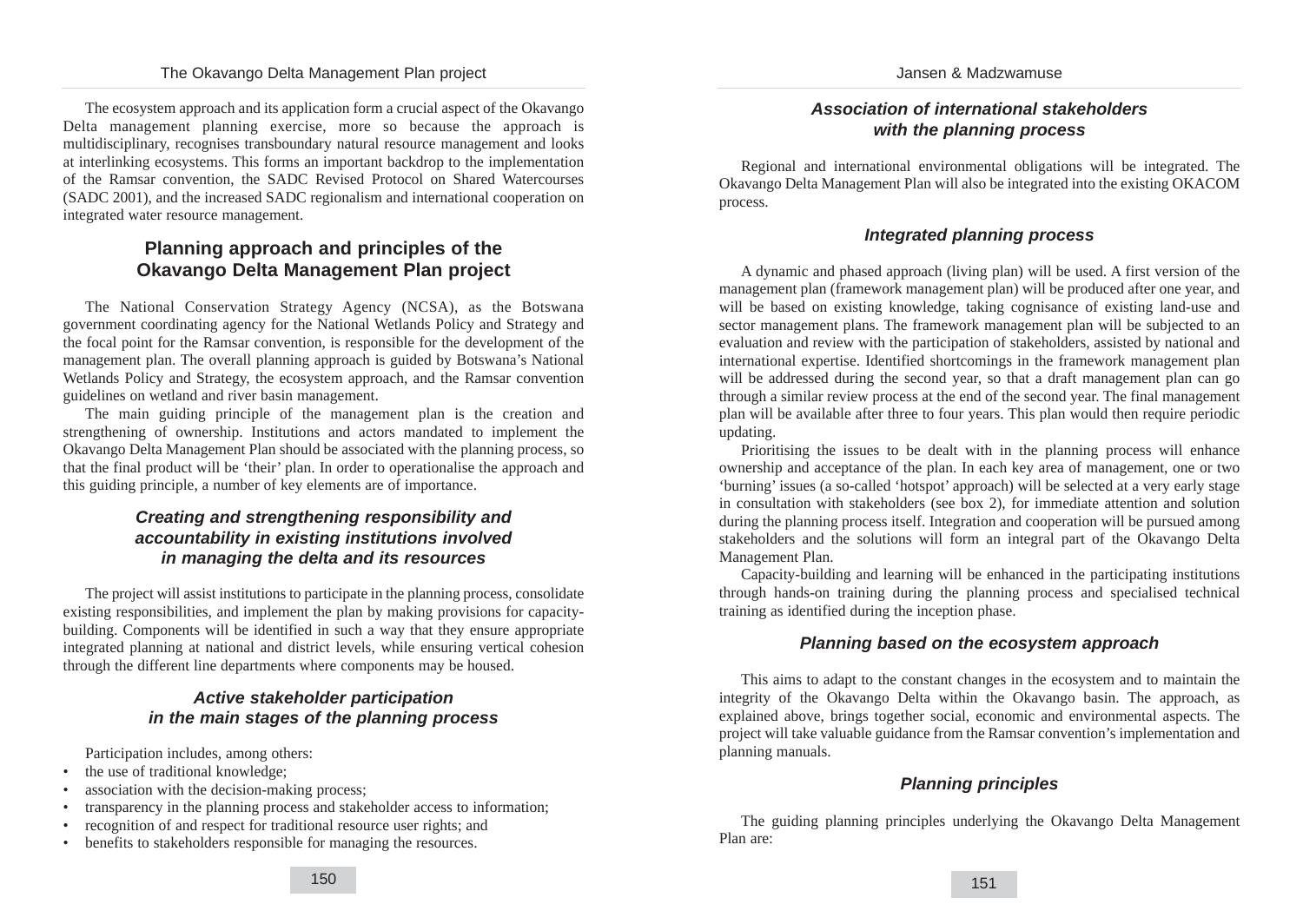- creation and strengthening of responsibility and accountability in existing institutions with a mandate to manage the delta and its resources;
- active stakeholder participation in the main stages of planning and implementation utilising traditional knowledge;
- a dynamic, integrative action-oriented planning process based on the ecosystem approach and addressing pertinent issues as the plan is being prepared;
- cognisance of the existing relevant land-use and management plans;
- recognition of and respect for traditional resource user rights;
- acknowledgement of international interest in the delta; and
- accent on training and capacity-building.

The principle of responsibility and accountability takes shape through the devolution and decentralisation of mandates to institutions that are currently involved in managing aspects of the delta ecosystem and its functions. The main responsibility for the formulation and implementation of each project component within the framework of the management plan will lie with one of the existing agencies. The following ten components and lead agencies have been identified:

- *Policy, planning and strategy (including communication)* National Conservation Strategy Agency (NCSA) on national level, District Development Committee and Okavango Wetland Management Committee on district level, and *communication* in collaboration with the Tribal Administration
- *Research, data management and training* Harry Oppenheimer Okavango Research Centre (HOORC)
- *Hydrology and water resources* Department of Water Affairs (DWA)
- *Wildlife management* Department of Wildlife and National Parks (DWNP)
- *Sustainable tourism* Department of Tourism (DoT)
- *Fisheries and animal health* Department of Animal Health and Production (DAHP)
- *Vegetation resources* Department of Crop Production and Forestry (DCPF), in association with the Agricultural Resources Board (ARB)
- *Physical planning* Department of Town and Regional Planning (DTRP)
- *Land-use planning and land management* Tawana Land Board (TLB) and District Land Use Planning Unit (DLUPU)
- *Local authority services' provision* North West District Council (NWDC)

In order to achieve the immediate objectives of each component, these lead agencies will have to ensure that effective interaction takes place with other government agencies, as well as with civil society. Figure 1 gives an overview of the components, the implementing agencies, an identification of their main tasks within the planning process, and the coordination at their respective levels.

The principle of active stakeholder participation is reflected in the elaborate consultation process that preceded the finalisation of the project proposal. Also, a project like the formulation of a plan for the integrated and sustainable management of the Okavango Delta demands the collaboration of a large number of stakeholders, from government and civil society, to local and international institutions. This can only be achieved successfully when communication is properly addressed. For this reason, communication is a subcomponent of the role played by the NCSA, but with its own objectives, outputs and activities (see figure 1).

According to the ecosystem approach, the role of people as an ecosystem component, and their interactions with other components of the system (Pirot et al 2000) make human action the focus of ecosystem management, as people make the social and political choices about exploitation of the ecosystem. Other reasons for including people, particularly at local community level, are:

- They have a particular interest in the management process, being dependent upon the services the ecosystem provides.
- They often have considerable relevant knowledge of the ecosystem and of the ways in which it can be managed (indigenous knowledge systems).
- In some cases, the cultural, ethical and spiritual values of local communities have evolved on the basis of a long-standing interaction within an ecosystem, so their interest goes beyond simply deriving material benefits from the system.
- In many cases, they have developed traditional use or tenure systems that can be adapted to the aims and objectives of an ecosystem management programme.

Apart from positive reasons, people are often the greatest threat to ecosystem functions and integrity and without their cooperation ecosystem management efforts will run a high risk of failure. The people in the delta will have to view this planning exercise as beneficial for their livelihood strategies rather than a threat.

Participation must occur at an early stage in the planning exercise and not only at the stage when the plan is being finalised. The project includes a stakeholder forum*,* which will review progress and ensure participation (see figure 1).

The approach of addressing pertinent issues*,* as the project gets under way, is a principal matter, as the project should not be disconnected from implementation and become a desktop planning exercise. The rationale is hence for a close connection with the specific issues of the various stakeholders and the piloting of solutionseeking activities that will keep the planning momentum going, provide a technical input into the planning approach, and involve stakeholders actively in the design and implementation of actions that pursue conflict resolution (see earlier remarks on the planning and hotspot approach).

The Okavango Delta has not been managed in a complete vacuum. Various landuse plans exist dealing with different areas and prepared at different scales and levels of detail. However, gaps exist that have to be addressed, while at an overall deltawide level, general land-use planning and utilisation principles need to be determined that will guide the overall development of the delta. For this to take place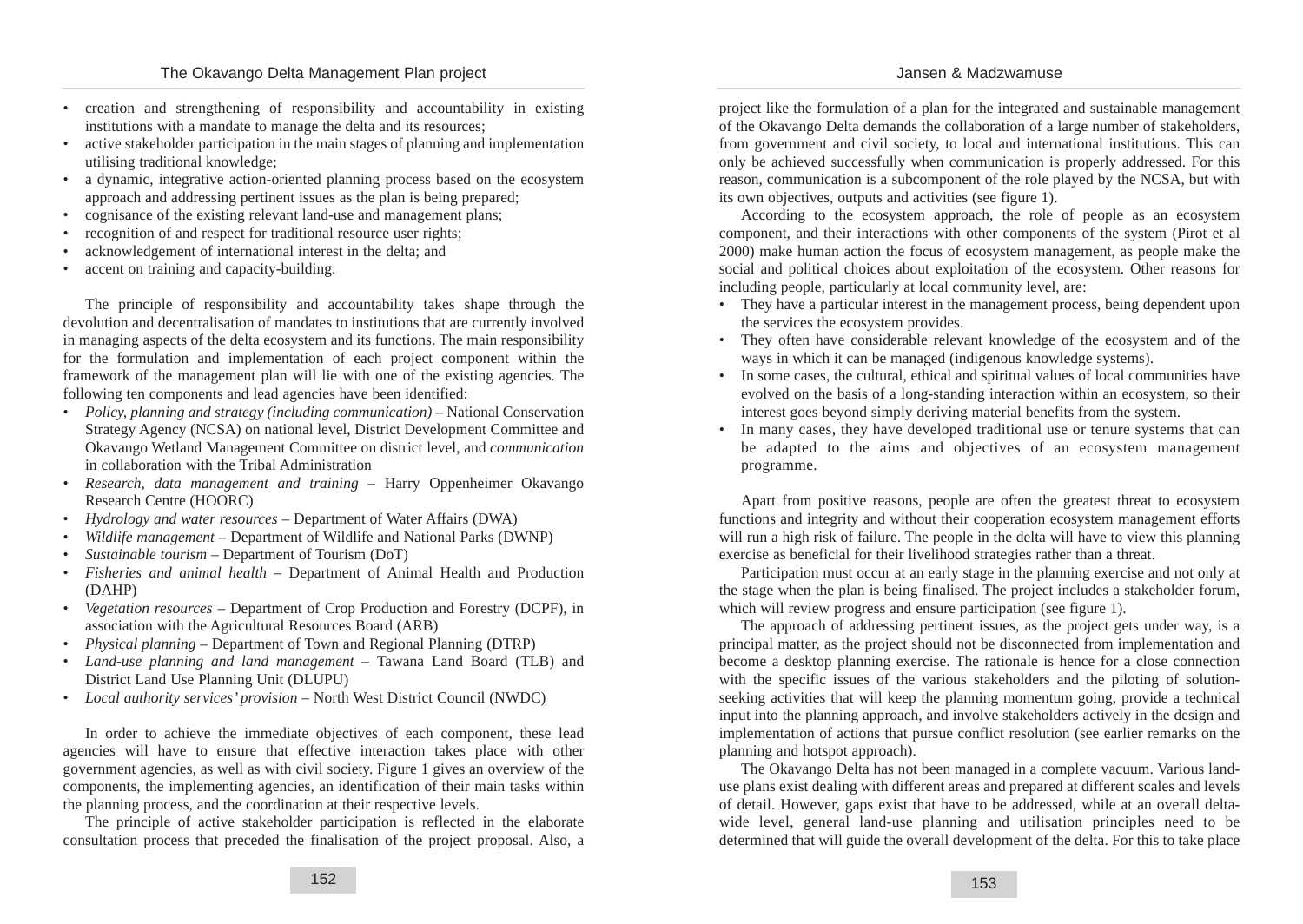### The Okavango Delta Management Plan project

without too much distress, existing plans need to form the basis of the overall planning exercise. This is also an exponent of the adaptive plan or 'living plan' strategy.

The premise of the principle of the acknowledgement of international interest in the delta is based on the fact that the Okavango Delta is listed as a Ramsar site and the management plan is developed according to the guidelines of the Ramsar convention. The government of Botswana is undertaking an integrated management planning exercise for the Okavango Delta to fulfil its obligations under the Ramsar convention (article 4), to pursue the wise use of natural resources for the benefit of all Okavango stakeholders, and to contribute to regional integrated water resource management in the Okavango River basin as mandated to OKACOM. This is in line with the Ramsar guidelines, which call for an integration of wetland site management within broad-scale environmental management planning, including river basin and coastal zone management.

## **Operations of the Okavango Delta Management Plan project**

As mentioned above, the NCSA is the lead government agency. At the operational level, the project will be overseen by a project steering committee, which will hold biannual meetings while the Okavango Wetland Management Committee will function at field level (see figure 1). The latter committee will be established for the Okavango Delta according to the wetland organisational structure proposed in the National Wetland Policy and Strategy. It will coordinate planning at district level and report to the NCSA through the District Development Committee. All major stakeholders will be represented.

Each responsible agency will establish task forces for major activities to be carried out within the framework of the project. The responsible agency will decide on the terms of reference and composition of each task force. However, the intention is that each task force will have representatives of major implementing partners, as well as community and private sector representatives where appropriate and feasible. The main aim of the task forces is to secure cross-sectoral coordination, project integration and stakeholder involvement. A task force will be abolished once the expected outputs have been achieved.

The implementing partners of the project should regularly discuss and be informed about ongoing project activities through a stakeholder forum. The forum would be composed of representatives of the existing institutions in the district involved in planning, decision-making, research and extension, as well as political leaders and representatives. The stakeholder groups could be strengthened by representatives of interest groups utilising the natural resources of the Ramsar site (local communities and the private sector), and by representatives of groups supporting the communities in reaching sustainable levels of resource utilisation

### **Figure 1**

**Project organisation including the responsibilities of and linkages between agencies**

| <b>Implementing agency</b>                                                                                                  | <b>Main outputs/responsibility</b>                                                                                                                                                  | Coordination                                                 |
|-----------------------------------------------------------------------------------------------------------------------------|-------------------------------------------------------------------------------------------------------------------------------------------------------------------------------------|--------------------------------------------------------------|
| <b>National</b><br><b>Conservation</b>                                                                                      | National coordination<br>Project monitoring<br>Linkages to steering committee                                                                                                       | <b>OKACOM</b>                                                |
| <b>Strategy Agency</b><br>(national level)                                                                                  | Linkages to OKACOM<br>Linkages to convention bureaux                                                                                                                                | <b>Project</b><br><b>Steering</b>                            |
| <b>National</b><br><b>Conservation</b>                                                                                      | Project management<br>Coordination between components                                                                                                                               | Committee                                                    |
| <b>Strategy Agency</b><br>(district level project<br>secretariat) - with<br><b>Tribal Administration</b><br>(communication) | Communication/information<br>Training support<br>Consulting support<br>Monitoring, evaluations and reporting<br>Physical and economic planning<br>through district planning offices | Okavango<br>Wetland<br><b>Management</b><br><b>Committee</b> |
| Department of<br><b>Water Affairs</b><br>(in association with DMS)                                                          | Hydrology and water resources<br>Integrated hydrological model<br>Climate changes scenarios                                                                                         | <b>Stakeholder</b><br>forum                                  |
| <b>Department of Animal</b>                                                                                                 | Disease control policies<br>Data on fishery resources                                                                                                                               |                                                              |
| <b>Health and Production</b>                                                                                                | Biodiversity data and analysis                                                                                                                                                      | Major outputs/<br>components                                 |
| <b>Department of Wildlife</b><br>and National Parks                                                                         | Habitat and wildlife management<br><b>CBNRM</b> implementation                                                                                                                      |                                                              |
| <b>Department of Tourism</b>                                                                                                | Carrying capacity for tourism<br>Community involvement in tourism                                                                                                                   | А                                                            |
| <b>Department of Town</b><br>and Regional Planning                                                                          | Settlement strategies<br>Infrastructure development and<br>environmental impact                                                                                                     | S<br>Κ                                                       |
| <b>Department of Crop</b><br><b>Production and Forestry</b><br>(in association with ARB)                                    | Access to agricultural land and forests<br>Biodiversity data and analysis<br>Carrying capacity for livestock                                                                        | F<br>O                                                       |
| <b>Tawana Land Board</b><br>(in association with DLUPU)                                                                     | Land-use zoning, land management,<br>monitoring and compliance<br><b>CBNRM</b> implementation                                                                                       | R<br>C                                                       |
| <b>North West District Council</b><br>(in association with DSWM)                                                            | District tourism plan<br>Waste management strategy                                                                                                                                  | Е<br>S                                                       |
| <b>Harry Oppenheimer</b><br><b>Okavango Research Centre</b>                                                                 | Data management and library<br>Ecosystem research<br>Participatory land-use planning<br>Training support                                                                            |                                                              |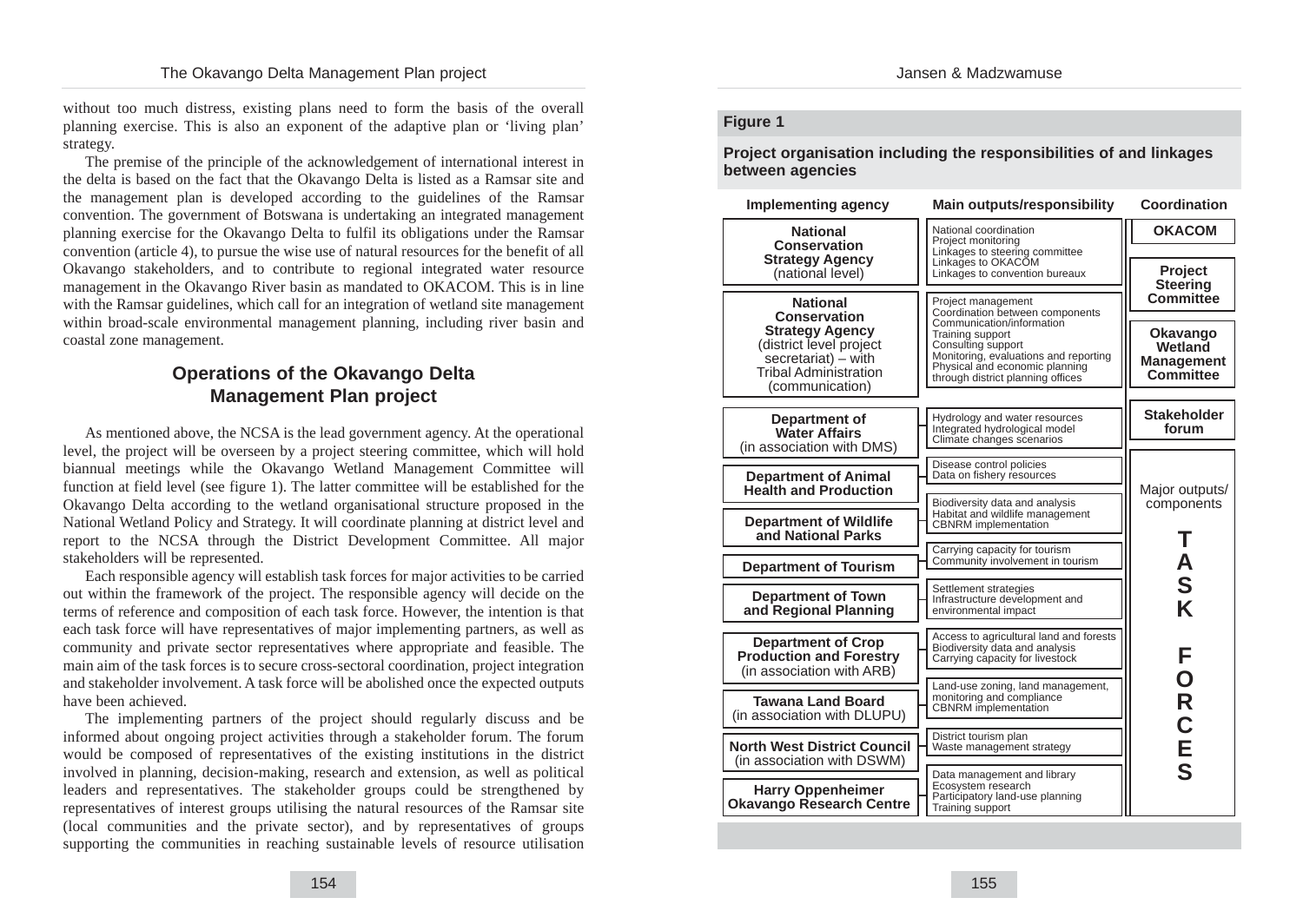(NGOs). The media should also be invited to attend. The main role of the stakeholder groups is to ensure active local participation, give advice and guidance to the planning team working on the Okavango Delta Management Plan and to feed back findings, suggestions and results into the existing institutions and local discussion forums.

Permanent project staff will include a project coordinator, a chief technical advisor and a project facilitator. The latter is a support function to the NCSA in Gaborone. Additional support staff will also be hired.

# **Conclusion**

The Okavango Delta Management Plan project aims to plan comprehensively for the delta on the basis of a long-term vision, as well as the ecological and development needs and aspirations of the various stakeholders. However, as the delta is part of a much larger river basin and ecosystem, regional partnerships in planning and implementation will be crucial for the future status of the delta and the river basin in its entirety.

During its meeting in July 2002 in Windhoek, Namibia, OKACOM endorsed the Okavango Delta Management Plan project and was encouraged to conceive similar exercises in Namibia and Angola in preparation for robust regional cooperation on the basis of an integrated management plan for the entire river basin. Developing a management plan for the river basin is not a linear process, which starts at the regional level and trickles down to the national and subnational planning framework. Indeed, there is widespread acceptance of the notion that the various management and development planning initiatives in the riparian countries will contribute to the overall river basin planning exercise.

However, at a regional scale, issues such as national sovereignty, local needs, comparative advantages, securitisation, food security, rural development, industrial development, protected areas management and tourism, ecological reserves and trading water (whether real or 'virtual') all have to be taken into account and reconciled when developing a river basin management plan from an integrated water resource management perspective. A recent report argued that the trade-off and the uncertainties in the Okavango basin are acute (ODI/Arcadis/Euroconsult 2002). However, this situation will gradually change with the end of civil strife in Angola.

Linking this back to the Ramsar convention (and the expected joining of Angola, currently the only Okavango riparian state that is not yet a member), and to SADC and other international agreements, it is clear that regional and international cooperation is not only a necessity (Henwood & Funke 2002), but also provides ample opportunity (Affeltranger 2002) for development cooperation of mutual benefit among riparian states. In this regard, the peace dividend in Angola could indeed pay substantial interest.

### **Box 1**

**Issues identified during stakeholder consultations: Okavango Delta Management Plan design and appraisal phase**

# **Environmental issues**

- Lack of understanding of long-term climatic changes and their impact on the delta results in failure to consider these important aspects in management planning.
- Lack of inclusion of health data as an indicator into management planning prevents rapid management interventions.
- Concerns that high rates of human-induced fire have an impact on the ecology.
- Deteriorating environmental quality through increased sound pollution, visual pollution and access tracks undermine the base of the tourism industry.
- Absence of an efficient monitoring system leads to inability to assess impact of interventions.
- Absence of standardised survey techniques leads to incompatible information for management purposes.
- Uncoordinated research activities and limited use of indigenous data lead to research results that are unsystematic and less useful from an ecosystem perspective.
- Increase in elephant populations is changing woodland structure.
- Lack of documentation on endangered or rare plant and animal species and their locations makes it difficult to include this information in management planning.
- Limited information (and public awareness) on invasive plant and animal species increases the risk of their introduction and spread.
- Lack of recognition of the delta's function as a reservoir for globally endangered species such as wild dog and cheetah results in these aspects not being included in management planning.
- The border cordon fences, erected for national security, result in reduced wildlife movements and loss of crossborder community-based management opportunities.
- Groundwater pollution from cattle lung disease (CBPP) burial pits will result in high mitigation costs.
- Past flow manipulation of main river channels has had long-term impacts on the ecology.

*continued on next page*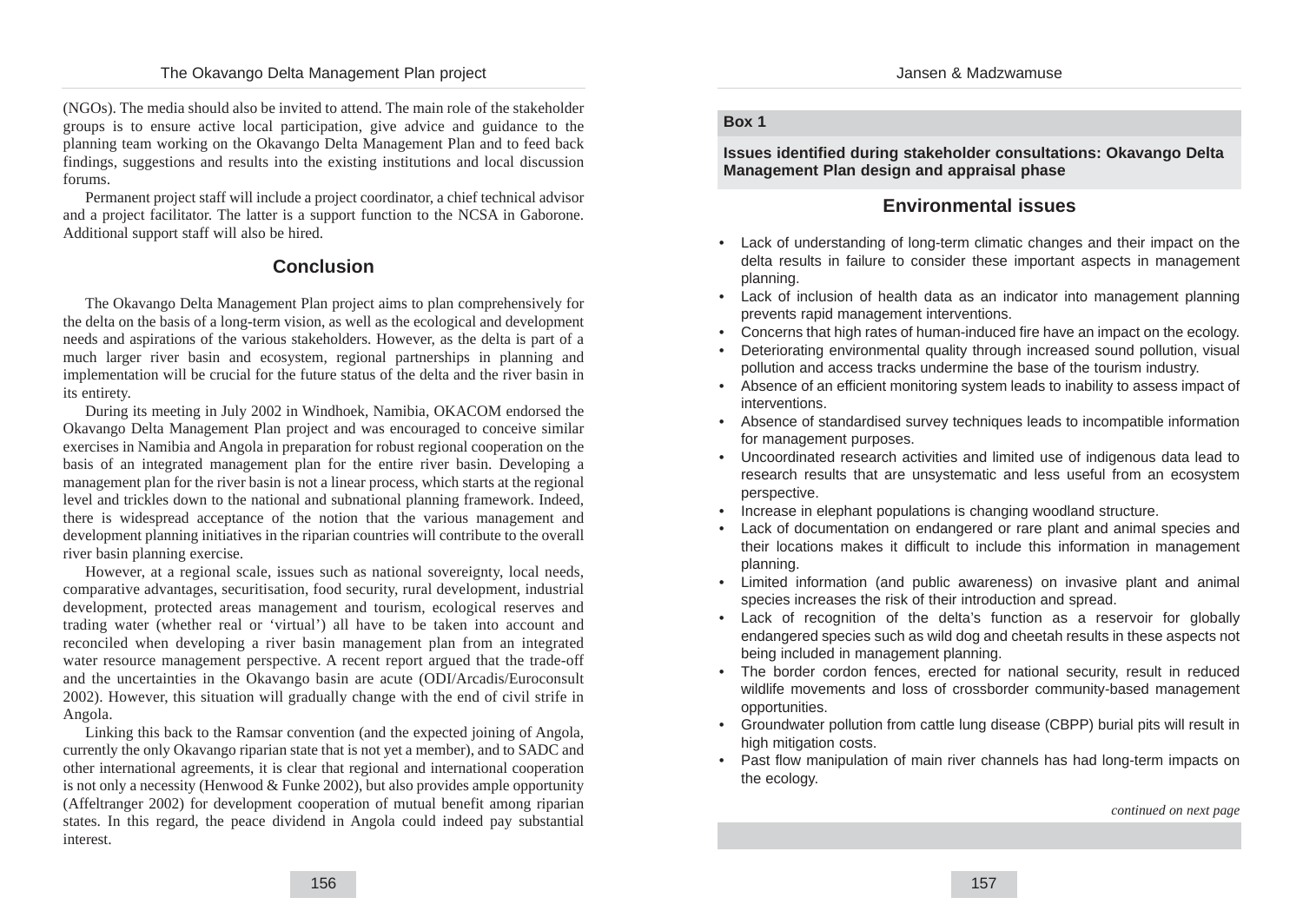• Increase in human population and wealth has resulted in increased sewerage and solid waste with a subsequent impact on the ecology and management practice.

# **Policy and overall issues**

- Inability to influence changes in upstream land and water use activities threatens the integration of the Okavango Delta and has an overriding impact on delta land-use planning.
- Water off-take (irrigation and domestic use) influences downstream users and ecology (e.g. groundwater recharge, integrity of the Makgadikgadi National Park). It also weakens Botswana's position concerning OKACOM.
- Ramsar boundary lacks ecological and socioeconomic integrity.
- Problems in the implementation of the community-based management approach, relating to roles and responsibilities, lead to conflicts and confusion among stakeholders (roles and duties of Technical Committee undefined).
- Conflict arises between existing development policies (Agriculture and Disease Control Policy and Strategy) and the implementation of the proposed community-based management approach.
- Laws and contracts on natural resource management (lease agreements, fire control, veld product harvesting, regulation on livestock densities) are not monitored and enforced.
- Changes in tourism policy from low-volume/high-cost to high-density/mixedcost tourism will put increased pressure on the delta ecosystem.

## **Management issues**

- International environmental obligations have not been included in present management planning (failure in compliance).
- Regional agreements do not specify quantities of water abstraction, which drives international conflicts and impacts on delta ecology and economy.
- Non-holistic ecosystem planning approach results in numerous individual, unrelated management plans for particular areas.
- Land Board delays allocations due to increased demand, lack of clear management plans in place and lack of guidelines.
- Management conflicts occur due to some control hunting area boundaries not being demarcated.

*continued on next page* 

- Lack of updated demographic data for planning purposes hampers progress.
- Development and carrying capacity guidelines absent in areas other than wildlife management areas lead to unplanned developments.
- Natural resources (apart from wildlife) are not actively managed by communities unless allocated to them (lack of user rights).
- Static planning conflicts with dynamics of the delta ecosystem (no constant monitoring and adaptive management that would be required by the ecosystem approach).
- Lack of stakeholder participation in the existing 1991 Land Use and Development Plan leads to a lack of support and commitment to implementation.

## **Land use**

## **General**

- Planned blanket aerial spraying with endosulphane (deltamethrin) for tsetse control will cause loss of biodiversity and have an impact on the tourism industry.
- Unsustainable agricultural practices are resulting in the degradation of resources e.g. slash and burn and shifting agriculture, overstocking, erosion of molapo soils.
- Conflicts arise between increasing elephant, hippopotamus and crocodile populations, and people and related land use.
- Conflicts occur between different farming activities such as crop farming and livestock rearing.
- Disease control fences affect wildlife movements.
- Present disease control strategy does not optimise land-use potential.
- Poaching and predator control leads to loss of biodiversity.
- Increased use of fish resources results in conflicts between user groups.

## **Tourism**

- Rapid expansion of tourism industry has resulted in increased pressure on natural resources.
- Increased motorboat traffic results in increased pollution and dangers of collision.

*continued on next page*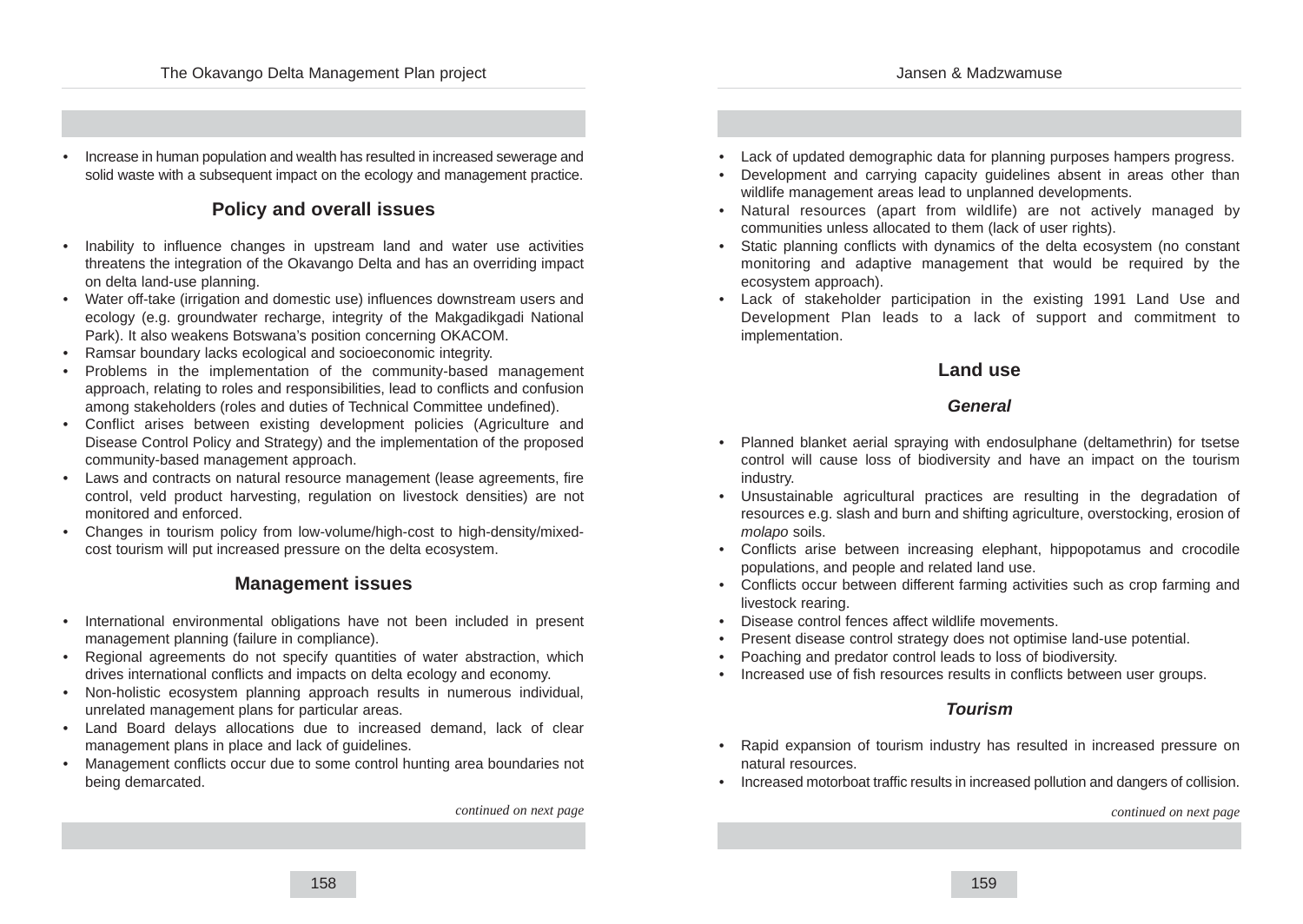• Increase in service settlements for the tourism industry has resulted in greater support service requirements (e.g. health facilities and schools).

• Absence of an efficient monitoring system to assess tourist satisfaction does not allow for feedback to planning.

## **Veld products**

- Overexploitation of mokola palm and dye plants by basket makers results in their unsustainable use and commercialisation of these natural materials.
- Citizen hunting is restricted through community-based management and commercial tourism activities leading to a loss in income opportunities.
- Limited information on natural resource use, distribution of resources, sustainable use, user groups, rights and obligations (both quantitative and spatial) results in these issues not influencing planning decisions.
- Absence of a forestry resource inventory of commercially exploitable timber results in the resource not being used.

# **Hydrology**

- Gaps in knowledge on water quality limit monitoring of impacts and implementation of mitigations.
- Lack of information on the impact of hydrological changes on biodiversity, community structure and ecosystem productivity results in a failure to predict impacts of management interventions.
- Hydrological modelling lacks spatially well-distributed data (e.g. evapotranspiration; ground and surface water flow; meteorological data) needed to predict ecological and social impacts of off-take.

# **Capacity-building**

- Services required by communities involved in community-based management efforts are not well identified and the service support not coordinated.
- Insufficient government extension services for tourism and natural resource management (lack of transport and personnel) lead to a vacuum filled by uncoordinated activities of NGOs and private community support organisations leading to misunderstandings in the communities.

*continued on next page* 

# **Traditional rights**

- Confusion exists about traditional rights (no comprehensive definition, no protection from abuse, little documentation and mapping).
- As traditional rights are not documented or protected, land grabbing occurs.
- Local commercial users enjoy traditional user rights to exploit resources leading to conflicts over user rights.

## **Community-based natural resource management**

- Creation of unequal opportunities through community-based natural resource management results in political friction and a lack of commitment to the policy by non-beneficiaries.
- Inappropriate mechanisms for implementation of joint venture agreements cause conflicts between the partners.
- Inherent instability of tourism industry in communally managed areas (shortterm leases) leads to high turnover rates and a lack of commitment to sustainable management.
- Unrealistic expectations of CBOs towards private sector lead to conflicts between partners.
- Lack of coordination between stakeholders causes misunderstanding, conflicts, instability and distrust between NGOs and government, NGOs and the private sector, and between CBOs.
- Insufficient capacity-building available for communities to enable them to participate effectively in management planning (lack of community mobilisation).
- Community trusts not allowed to participate in setting wildlife quotas.
- Communities lack expertise and funds to enter tourism industry.
- Problems arise in joint management where communities with different ethnic identities are grouped together.
- Tender process for community managed areas is not transparent. Lack of legally binding rules leads to unfair competition practises between safari operators.
- Poor community trust board performance leads to dissatisfaction among community members.
- Problems with administration, reinvestment and redistribution of revenue by trust boards lead to distrust.
- Distrust between trust boards and communities results from a lack of information flow.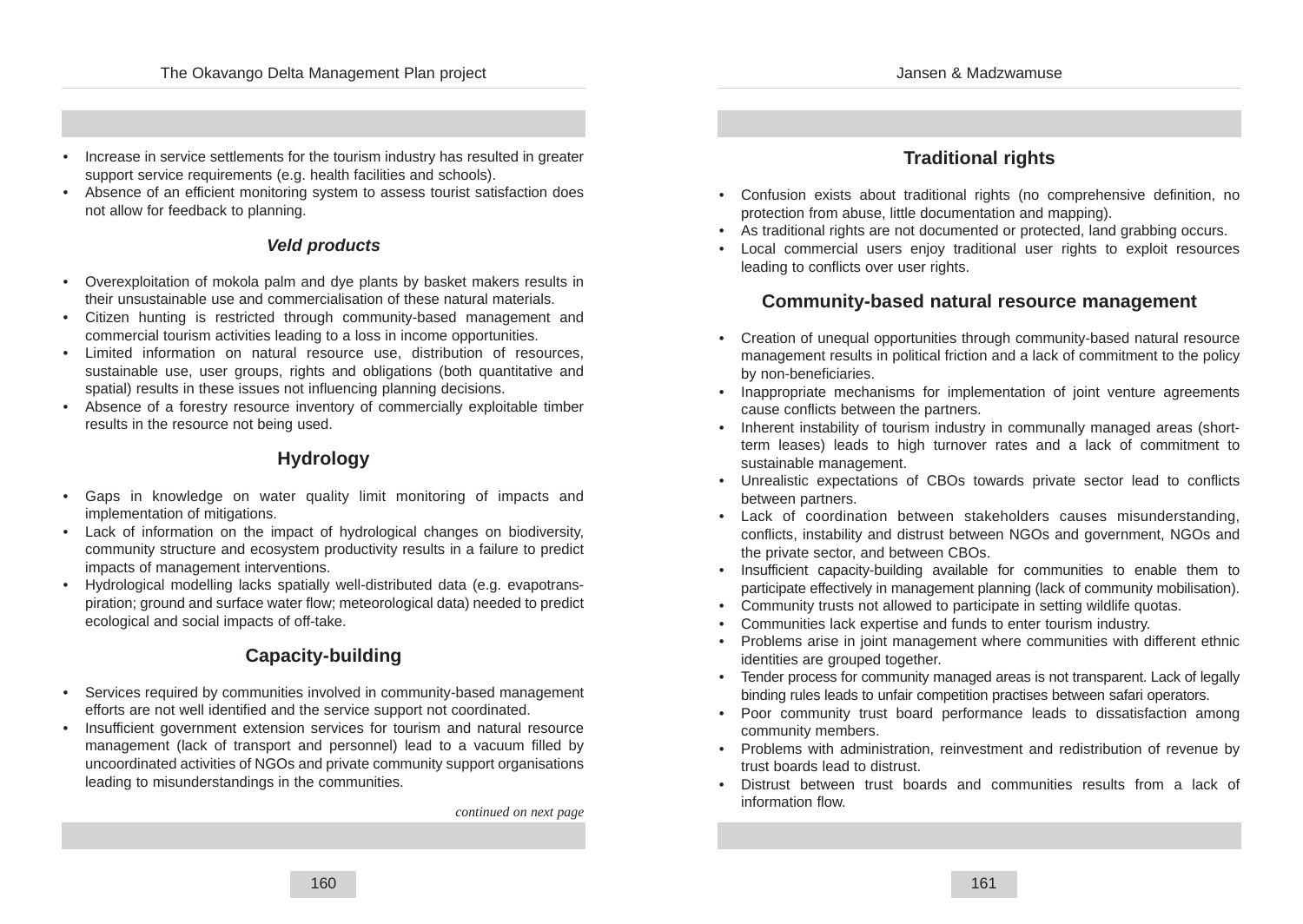### **Box 2**

### **Ecosystem principles as adopted by the 5th conference of parties to the Convention on Biological Diversity (CBD), Nairobi, Kenya, 15-16 May 2000**

### **Principle 1: The objectives of management of land, water and living resources are a matter of societal choice.**

Different sectors of society view ecosystems in terms of their own economic, cultural and societal needs. Indigenous peoples and other local communities living on the land are important stakeholders and their rights and interests should be recognised. Both cultural and biological diversity are central components of the ecosystem approach, and management should take this into account. Societal choices should be expressed as clearly as possible. Ecosystems should be managed for their intrinsic values and for the tangible or intangible benefits for humans, in a fair and equitable way.

#### **Principle 2: Management should be decentralised to the lowest appropriate level.**

Decentralised systems may lead to greater efficiency, effectiveness and equity. Management should involve all stakeholders and balance local interests with the wider public interest. The closer management is to the ecosystem, the greater the responsibility, ownership, accountability, participation, and use of local knowledge.

### **Principle 3: Ecosystem managers should consider the effects (actual or potential) of their activities on adjacent and other ecosystems.**

Management interventions in ecosystems often have unknown or unpredictable effects on other ecosystems; therefore, possible impacts need careful consideration and analysis. This may require new arrangements or ways of organisation for institutions involved in decision-making to make, if necessary, appropriate compromises.

### **Principle 4: Recognising potential gains from management, there is usually a need to understand and manage the ecosystem in an economic context. Any such ecosystem-management programme should:**

Reduce those market distortions that adversely affect biological diversity; Align incentives to promote biodiversity conservation and sustainable use; Internalise costs and benefits in the given ecosystem to the extent feasible.

*continued on next page* 

The greatest threat to biological diversity lies in its replacement by alternative systems of land use. This often arises through market distortions, which undervalue natural systems and populations and provide perverse incentives and subsidies to favour the conversion of land to less diverse systems.

Often those who benefit from conservation do not pay the costs associated with conservation and, similarly, those who generate environmental costs (e.g. pollution) escape responsibility. Alignment of incentives allows those who control the resource to benefit and ensures that those who generate environmental costs will pay.

### **Principle 5: Conservation of ecosystem structure and functioning, in order to maintain ecosystem services, should be a priority target of the ecosystem approach.**

Ecosystem functioning and resilience depend on a dynamic relationship within species, among species and between species and their abiotic environment, as well as the physical and chemical interactions within the environment. The conservation and, where appropriate, restoration of these interactions and processes are of greater significance for the long-term maintenance of biological diversity than simply protection of species.

### **Principle 6: Ecosystems must be managed within the limits of their functioning.**

In considering the likelihood or ease of attaining the management objectives, attention should be given to the environmental conditions that limit natural productivity, ecosystem structure, functioning and diversity. The limits to ecosystem functioning may be affected to different degrees by temporary, unpredictable or artificially maintained conditions and, accordingly, management should be appropriately cautious.

### **Principle 7: The ecosystem approach should be undertaken at the appropriate spatial and temporal scales.**

The approach should be bounded by spatial and temporal scales that are appropriate to the objectives. Boundaries for management will be defined operationally by users, managers, scientists and indigenous and local peoples. Connectivity between areas should be promoted where necessary. The ecosystem approach is based upon the hierarchical nature of biological diversity characterised by the interaction and integration of genes, species and ecosystems.

*continued on next page*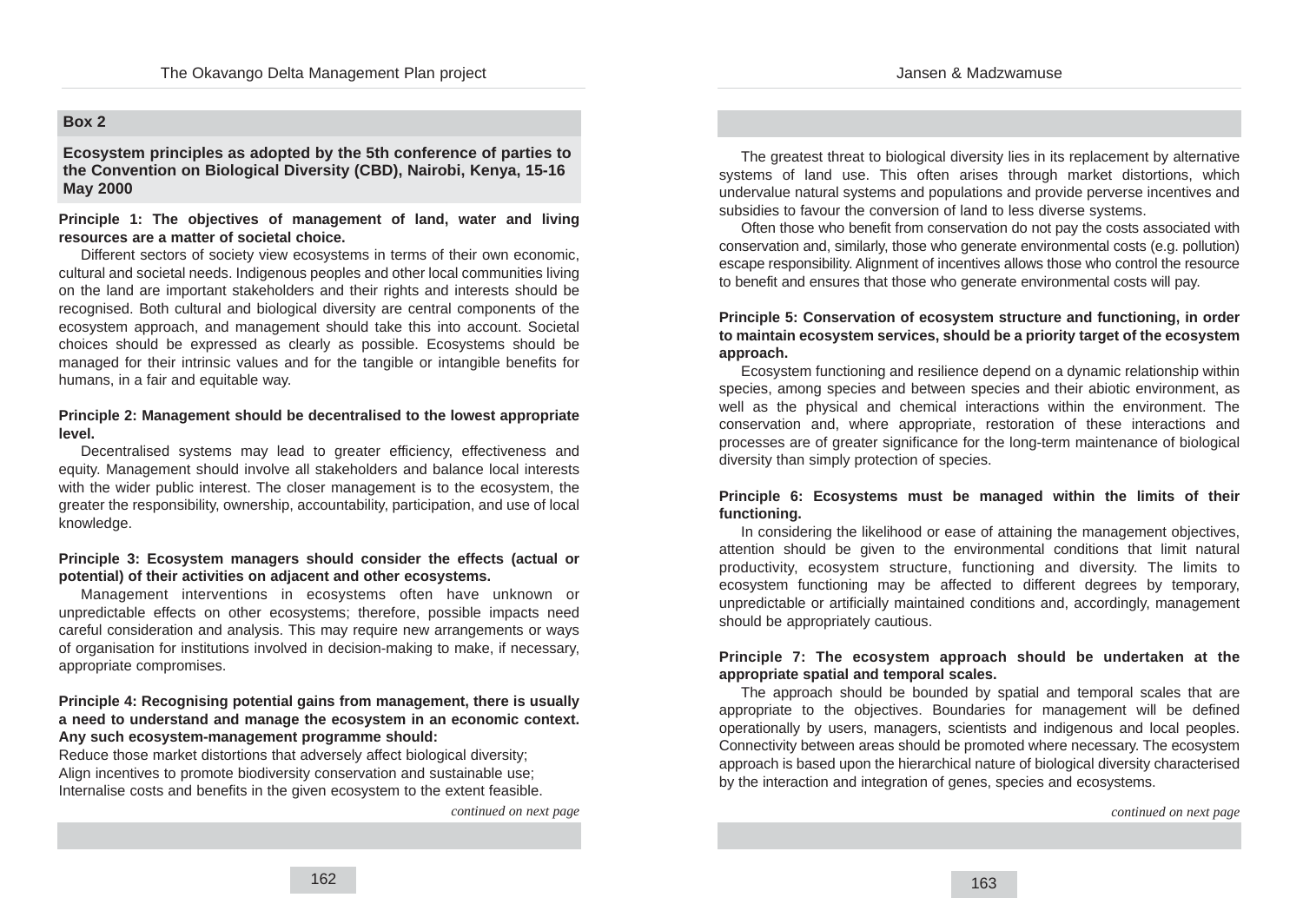**Principle 8: Recognising the varying temporal scales and lag-effects that characterise ecosystem processes, objectives for ecosystem management should be set for the long term.**

Ecosystem processes are characterised by varying temporal scales and lageffects. This inherently conflicts with the tendency of humans to favour short-term gains and immediate benefits over future ones.

#### **Principle 9: Management must recognise that change is inevitable.**

Ecosystems change, including species composition and population abundance. Hence, management should adapt to the changes. Apart from their inherent dynamics of change, ecosystems are beset by a complex of uncertainties and potential 'surprises' in the human, biological and environmental realms. Traditional disturbance regimes may be important for ecosystem structure and functioning, and may need to be maintained or restored. The ecosystem approach must utilise adaptive management in order to anticipate and cater for such changes and events and should be cautious in making any decision that may foreclose options, but, at the same time, consider mitigating actions to cope with long-term changes such as climate change

### **Principle 10: The ecosystem approach should seek the appropriate balance between, and integration of, conservation and use of biological diversity.**

Biological diversity is critical both for its intrinsic value and because of the key role it plays in providing the ecosystem and other services upon which we all ultimately depend. There has been a tendency in the past to manage components of biological diversity either as protected or non-protected. There is a need for a shift to more flexible situations, where conservation and use are seen in context and the full range of measures is applied in a continuum from strictly protected to human-made ecosystems.

### **Principle 11: The ecosystem approach should consider all forms of relevant information, including scientific and indigenous and local knowledge, innovations and practices.**

Information from all sources is critical to arriving at effective ecosystem management strategies. A much better knowledge of ecosystem functions and the impact of human use is desirable. All relevant information from any concerned area should be shared with all stakeholders and actors, taking into account, inter

*continued on next page* 

alia, any decision to be taken under article 8(j) of the Convention on Biological Diversity. Assumptions behind proposed management decisions should be made explicit and checked against available knowledge and views of stakeholders.

### **Principle 12: The ecosystem approach should involve all relevant sectors of society and scientific disciplines.**

Most problems of biological diversity management are complex, with many interactions, side-effects and implications, and therefore should involve the necessary expertise and stakeholders at the local, national, regional and international level, as appropriate.

## **References**

- Affeltranger, B. 2002. Shared freshwater resources: Management or governance? Paper presented at the workshop on the *Water for peace Okavango pilot project.* Green Cross International/African Water Issues Research Unit (AWIRU), Maun, Botswana, 9-11 September.
- Ashton, P & Neal, M. 2002. An overview of key strategic issues in the Okavango basin. Paper presented at the workshop on the *Water for peace Okavango pilot project.* Green Cross International/African Water Issues Research Unit (AWIRU), Maun, Botswana, 9-11 September.
- Barbier, E B, Acreman, M & Knowler, D. 1997. *Economic valuation of wetlands: A guide for policy makers and planners*. Gland, Switzerland: Ramsar Convention Bureau.
- Breen, C M, Quinn, N W & Mander, J J (eds). 1997. *Wetlands conservation and management in Southern Africa: Challenges and opportunities*. Harare: IUCN.
- *Convention on Biological Diversity*. 2000. UNEP/CBD/COP/5/23 Ecosystem approach. Decision adopted by the 5th conference of parties, Nairobi, Kenya, 15-16 May.
- Dugan, P J (ed). 1992. *Wetland conservation: A review of current issues and required action.* Gland, Switzerland: IUCN.
- Government of Botswana. 1990. *National policy on natural resources conservation and development*. Government Paper 1 of 1990. Gaborone: Government Printer.
- Henwood, R & Funke, N. 2002. Managing water in international river basins in Southern Africa: International relations or foreign policy? In Turton, A & Henwood, R (eds). *Hydropolitics in the developing world: A Southern African perspective*. Pretoria: African Water Issues Research Unit (AWIRU).
- IUCN. 2000. *Vision for water and nature: A world strategy for conservation and sustainable development of water resources in the 21st century*. Gland, Switzerland: IUCN.
- IUCN. 2002. Botswana, El Salvador and Vietnam join partnership to tackle world water crisis. IUCN press release. World Summit on Sustainable Development, Johannesburg, 1 September.